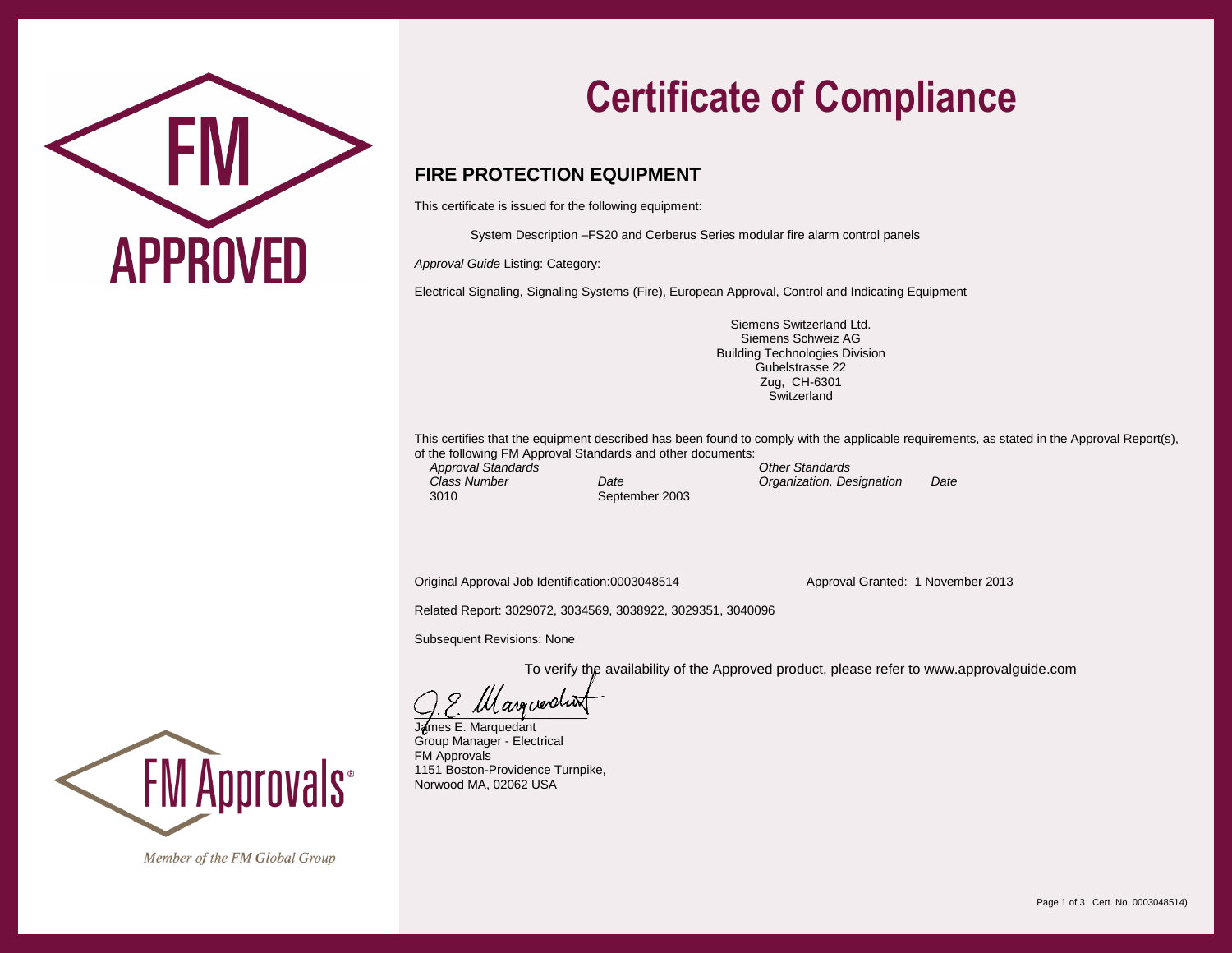

## **Certificate of Compliance**

**Cerberus Series Systems**. NOTE: These systems may not comply with all requirements of NFPA 72 which would be applicable to FM Approvals if the equipment were to be marketed in North America. Programmable fire alarm panels Firmware level 41.6.XX. The basic panel is a 24 V dc panel operable on primary voltage rating of 240 V ac. System requires the use of an FCM7204-Z3 Control unit, or an FCM7205- Y3 Control unit with LED indication, both utilize an FCM 2027 PMI main board. Common optional modules include the Network module FN2001-A1 which provides networking capability between FC72X series fire alarm control panels. The following describe the Approved systems constructed around the common panel modules:

**The FC721** is a one signaling line circuit, (loop) fire panel with the following modules/functions: Periphery board (one loop) FCI2010-A1 provides connection of 126 addressable devices on one signaling line circuit configurable either class A style 7 or class B style 4. Power supply FP2001-A1 which provides 70 W of power from either the line voltage or two 12Vdc batteries arranged to provide 24Vdc of a maximum size of 12 Ah.

**The FC722** is a two signaling line circuit, (loop) fire panel with the following modules/functions: Periphery board (two loop) FCI2002-A1 provides connection of 252 addressable devices on two signaling line circuits configurable either class A style 7 or class B style 4. Power supply FP2001 which provides 70 W of power from either the line voltage or two 12Vdc batteries arranged to provide 24Vdc of a maximum size of 12 Ah or Power supply SV 24V-150 W which provides 150 W of power from either the line voltage or two 12Vdc batteries arranged to provide 24Vdc of a maximum size of 26 Ah.

**The FC724** is a four signaling line circuit (loop) fire panel with the following modules/functions: Periphery board (four loop) FCI 2004-A1 provides connection of 504 addressable devices on four signaling line circuits configurable either class A style 7or class B. Power supply SV 24V-150 W which provides 150 W of power from either the line voltage or two 12Vdc batteries arranged to provide 24Vdc of a maximum size of 26 Ah.

**The FC726** is a four signaling line circuit (loop) fire panel with the following modules/functions: Periphery board (four loop) FCI 2004-A1 provides connection of 504 addressable devices on four signaling line circuits configurable either class A style 7or class B. The FC726 is equipped with a five slot card cage FCA2008-A1 allowing connection of five of the following Line cards: FCL2001-A1 C-Net , enabling connection of Cerberus detectors, FCL2002-A1 Collective, enabling connection of initiating devices, FCL2003-A1 enabling connection of MS9i devices, FCI2008-A1 I/O card providing 12 I/O circuits and 2 power circuits. Power supply SV24-150W which provides 150 W of power from either the line voltage or two 12Vdc batteries arranged to provide 24Vdc of a maximum size of 26 Ah. As many as three power supplies SV24-150 can be connected to provide up to 450 W of power with 78 Ah of batteries.

**The FT724** provides remote annunciation capability for either the FC722, FC724 or the FC726. It is connected to the control panel through the network module FN 2001-A1.

The FT2010, FT2011 provide remote annunciation capability for either FC721, FC722, FC724 or FC726. It is connected to the control panel through the C-Net line circuit on the periphery board FCI2010-A1, FCI2002-A1, FCI2004-A1 or FCL2001-A1. The following Cerberus™ addressable devices and appliances are connected through either of the periphery boards to: OH720/OH720-CN multi criteria smoke detector, OP720/OP720-CN photo detector, Rate-Compensated heat detectors HI720, HI722, with base DB720, DB721, or DBS720, FDL 241-9 Beam type smoke detector, detector includes a base, FDLB291; one of three reflectors, DLR1191 long distance prism, DLR1192 Medium distance reflector, or DLR1193 short distance reflector, one of three light filters, DLF1191-AA 7-10 m filter, DLF1191-AB 5-8 m filter, or DLF1191-AC extraneous light filter. FDF 221-9 and FDF 241-9 flame detectors. manual call points FDM221, FDM223, FDM223H, FDM224, and FDM224H. Sounder FDS221-R, FDS221-W, sounder/beacons FDS229-A, FDS229-R, with bases FDB221, FDB222, FDB291, FDB293. Modules FDCI221, FDCIO221, FDCI222, FDCIO222, FDCIO223, FDCIO223-CN, FDCIO224 and line separator FDCL221 & FDCL221-CN.



Member of the FM Global Group